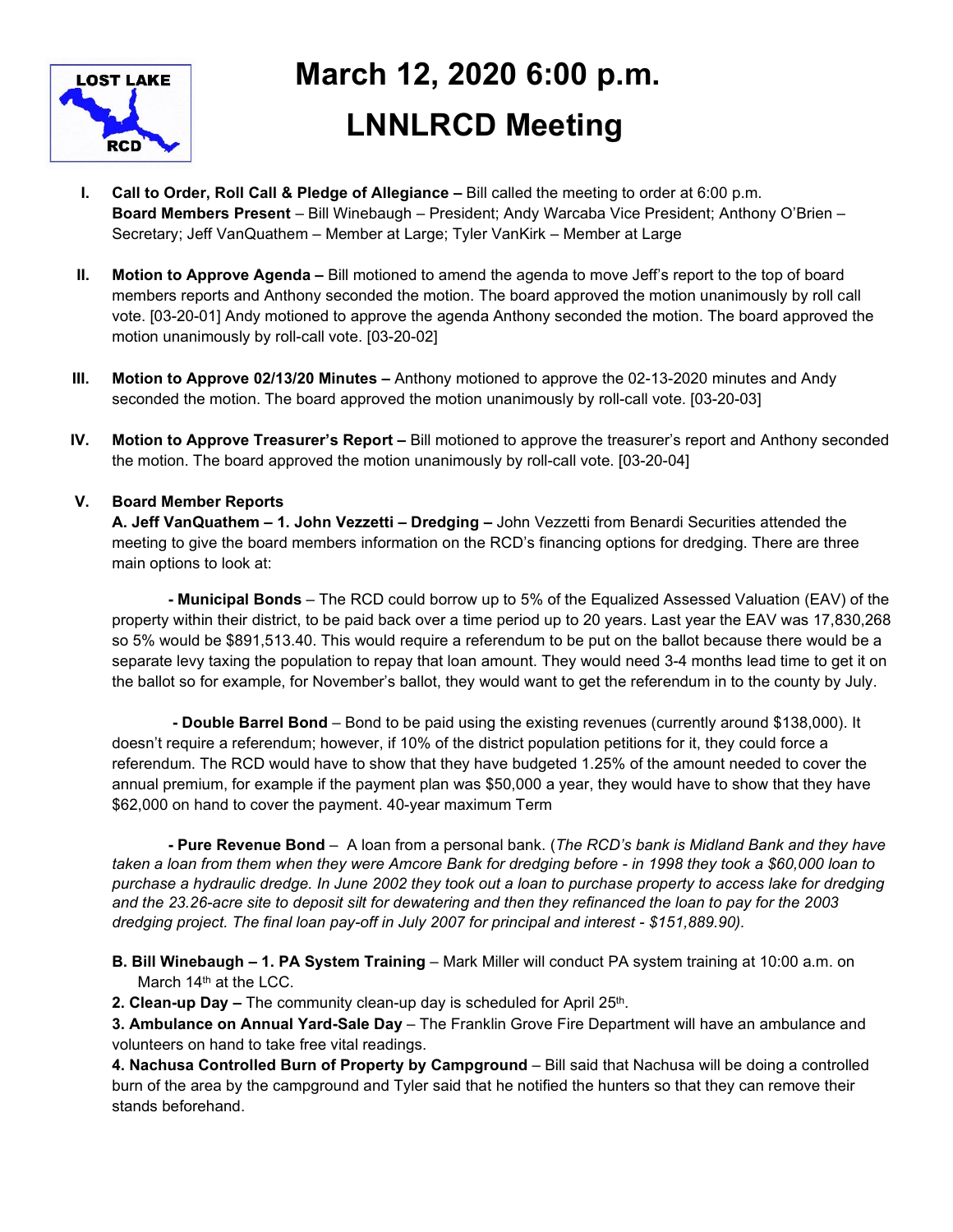#### **LNNLRCD March 12, 2020 Minutes**

**C. Andy Warcaba – 1. Date to Raise Lake -** Oltmanns is scheduled for mid-April to replace the boards to raise the lake.

**2. Drainage License Agreement –** Andy motioned to approve the Nachusa drainage license agreement and Bill seconded the motion. The board approved the motion unanimously by roll-call vote. [03-20-05]

**3. Dranter Dock Improvement Request –** Andy motioned to approve the Robert Dranter dock improvement on property located at 1112 White Pine Dr. and Anthony seconded the motion. The board approved the motion unanimously by roll-call vote. [03-20-06]

### **D. Anthony O'Brien – No Report**

**E. Tyler VanKirk – 1. Coyote Hunting -** For the next hunting season**,** Tyler would like to allow hunters to bow hunt coyote on the north side of the creek north of the campground from January through March during daylight hours. Below are the IDNR Rules on hunting coyote:

https://www2.illinois.gov/dnr/adrules/Documents/17-550.pdf#search=coyote%20hunting (Coyote and Striped Skunk

1) Hunting dates: Year around except as noted in Section 550.10(a).

2) Hunting hours: One-half hour before sunrise to ½ hour after sunset, except from the opening date of the red fox and gray fox hunting season through March 15, when statewide hunting hours are unrestricted, and except during archery deer season when coyote and striped skunk bow hunting hours shall coincide with the statewide archery deer hunting hours, as specified in Section 2.26 of the Wildlife Code. Hunting before  $\frac{1}{2}$ hour prior to sunrise or after 1/2 hour after sunset is a Class A misdemeanor with a minimum \$500 fine and a maximum \$5,000 fine, in addition to other statutory penalties, except when hours are unrestricted (see 520 ILCS 5/2.33(y)). 3) Daily limit and possession limit: None.

**VI. Employee Reports** - Becky is working on boat stickers right now and she and Bill will be starting work on the preliminary FY'20-'21 budget.

### **VII. Old Business**

**A. Schedule of Public Meeting on Dredging –** The board is looking to hold a public forum on dredging on May 16<sup>th</sup>. Andy is going to construct a letter inviting the public to the meeting. The board can then review it and Becky can mail it to all the district property owners when/if the board approves it.

**B. Amendment to Prohibit Wave Runners Amendment [03-20-07] An Amendment to the Ordinance Chapter XII Section C, Boating –** Bill motioned to prohibit the use of electric wave runners or other similar electric-powered watercraft from all areas on or immediately within the boundaries of Lost Lake. These forms of watercraft cause and result in creating wake energy and shoreline erosion, sediment resuspension and nearshore turbidity which impedes the long-term planning goals of the Lost Lake Restoration and Dredging Program. Anthony seconded the motion. The board approved the motion unanimously by roll-call vote. [03-20-07]

## **VIII. New Business**

**A. Study Whether the Lake Should/Should Not Be Lowered Each Year –** Andy asked for a volunteer from the board to perform a study as to whether the lake should or should not be lowered each year. He would like the study to include contacting 3-6 lake communities and finding out what they do. Anthony volunteered to perform the study. Andy said that the dam will also need to be inspected this year by Wendler.

**B. Wendler Invoice for \$4,825 –** Andy motioned to approve the Wendler Invoice for \$4,825 and Bill seconded the motion. The board approved the motion unanimously by roll-call vote. [03-20-08]

### **IX. Guest Comments**